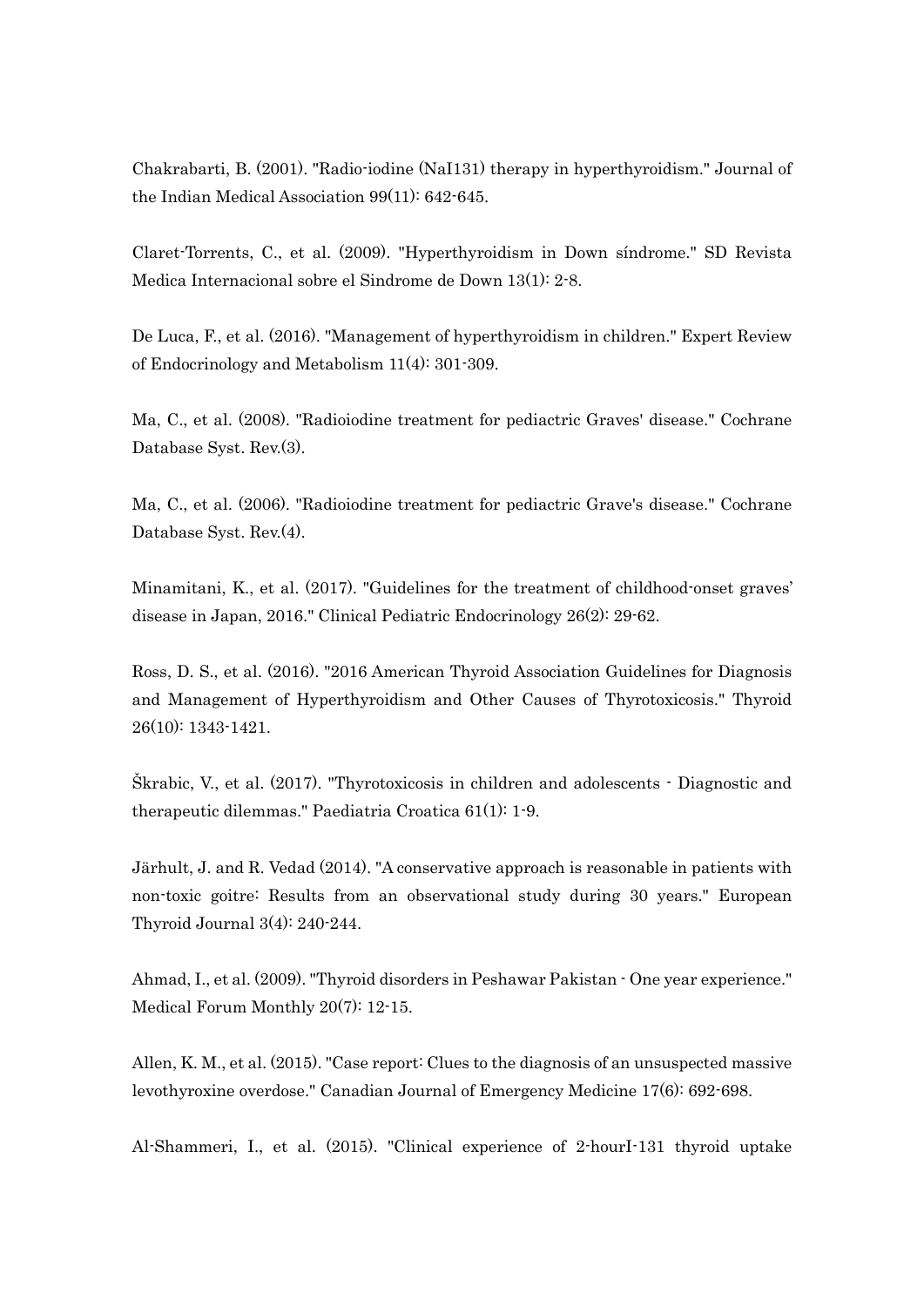significance in considering the radioiodine Graves' disease treatment dose: A retrospective study." Radiography 21(3): 254-257.

Atmaca, A., et al. (2004). "Symptomatic treatment of Graves hyperthyroidism with lithium in states of thionamide adverse reactions: A retrospective analysis." Endocrinologist 14(6): 317-320.

Bastan-Hagh, M. H., et al. (2006). "Treatment of 1035 hyperthyroid patients with 131Iodine." International Journal of Pharmacology 2(1): 116-120.

Catania, A., et al. (2013). "Total thyroidectomy for Graves' disease treatment." Clinica Terapeutica 164(3): 193-196.

Chang, R. Y. K., et al. (2014). "Evaluating the efficacy of primary treatment for graves' disease complicated by thyrotoxic periodic paralysis." International Journal of Endocrinology 2014.

Cury, A. N., et al. (2013). "Clinical experience with radioactive iodine in the treatment of childhood and adolescent Graves' disease." Endocrine Connections 2(1): 32-37.

Dejax, C., et al. (2005). "Iodine-131 treatment of hyperthyroidism in the elderly. Results in 180 patients. Radioprotection and waste management in 131-iodine therapy." Medecine Nucleaire 29(9): 609-619.

Dodig, D., et al. (2003). "Treatment of Graves' disease with radioiodine (I131)." Paediatria Croatica, Supplement 47(1): 113-116.

Gietka-Czernel, M. (2017). "The thyroid gland in postmenopausal women: Physiology and diseases." Przeglad Menopauzalny 16(2): 33-37.

Godoy, C. C., et al. (2009). "Hyperthyroidism in children and adolescents." Revista Chilena de Pediatria 80(1): 21-29.

Gu, A. C., et al. (2015). "Analysis of effect of antithyroid drugs on efficacy of 131I for treating Graves' disease." Journal of Shanghai Jiaotong University (Medical Science) 35(9): 1340-1343 and 1349.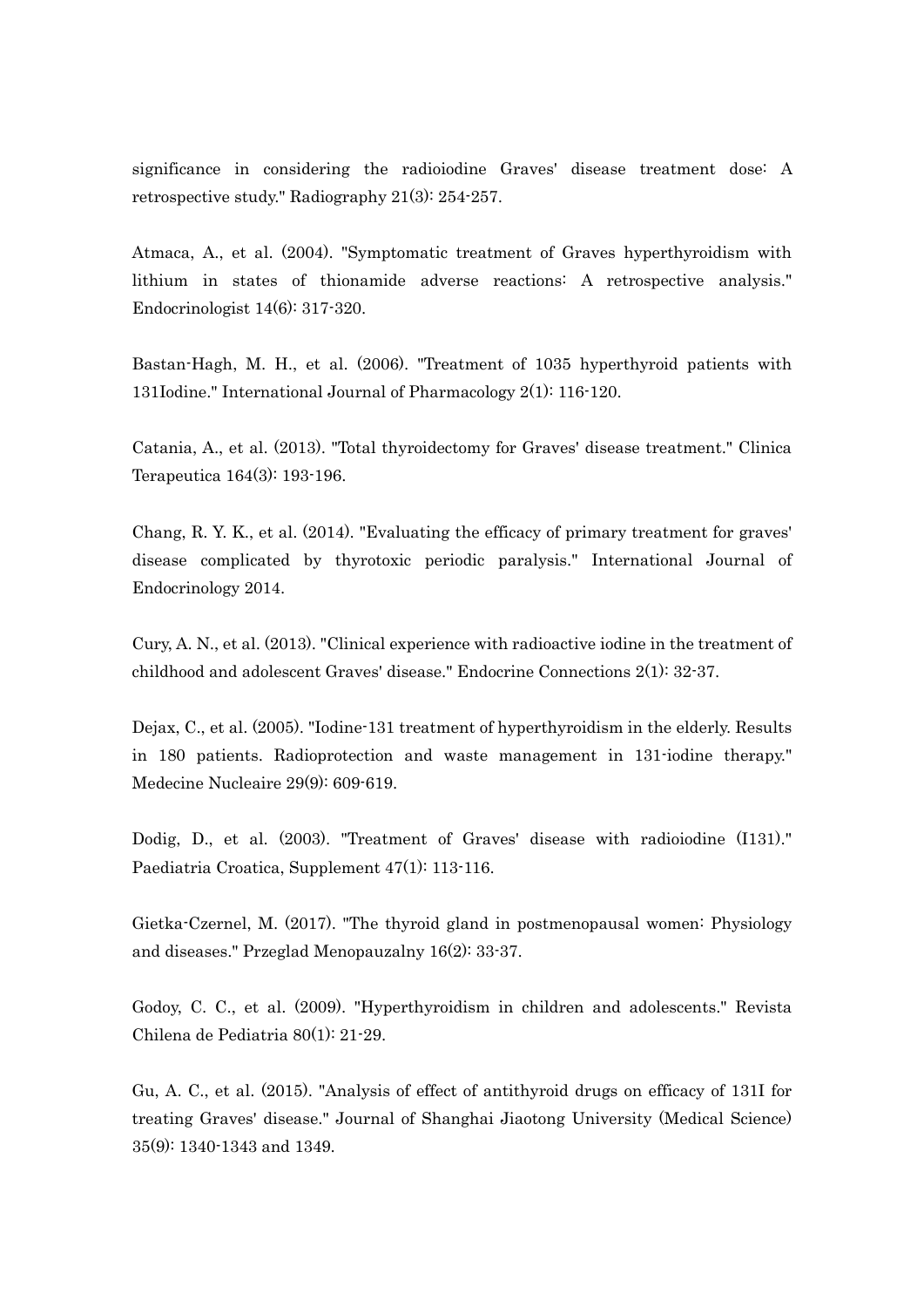Johnstone, H. C., et al. (2004). "The evaluation and management of thyrotoxicosis." Current Paediatrics 14(5): 430-437.

Minamitani, K., et al. (2011). "A report of three girls with antithyroid drug-induced agranulocytosis; retrospective analysis of 18 cases aged 15 years or younger reported between 1995 and 2009." Clinical Pediatric Endocrinology 20(2): 39-46.

Mitra, S., et al. (2010). "Does thyroxine suppression therapy help to rationalize surgery in benign euthyroid nodules." Indian Journal of Nuclear Medicine 25(2): 57-61.

Nakatake, N., et al. (2011). "Prediction of post-treatment hypothyroidism using changes in thyroid volume after radioactive iodine therapy in adolescent patients with Graves' disease." International Journal of Pediatric Endocrinology 2011(1).

Palacios, S. S., et al. (2012). "Management of subclinical hyperthyroidism." International Journal of Endocrinology and Metabolism 10(2): 490-496.

Priatna, et al. (2017). "Effect of radioiodine (I-131) to tsh, T3 and FT4 hormone levels in hyperthyroidism high uptake patients." Trends in Medical Research 12(1): 14-19.

Qin, S. G., et al. (2008). "Clinical value of 131I plus lithium carbonate therapy treating Graves disease in adolescent." Chinese Journal of Endemiology 27(1): 95-97.

Rosario, P. W., et al. (2010). "Nodular thyroid disease: Natural history of nodules without an initial indication for cytology." Endocrinologist 20(5): 243-244.

Vitaux, F. (2007). "Thyroid gland irradiations and thyroid cancers. Critical bibliographic journal." Medecine Nucleaire 31(7): 350-355.

White, R. D. (2004). "Hyperthyroidism: Current standards of care." Consultant 44(8): 1085-1090.

Zangana, A. M. (2007). "Surgical treatment of hyperthyroidism in the North of Iraq: Reduction in mortality and morbidity with a planned approach. Results of 544 operations